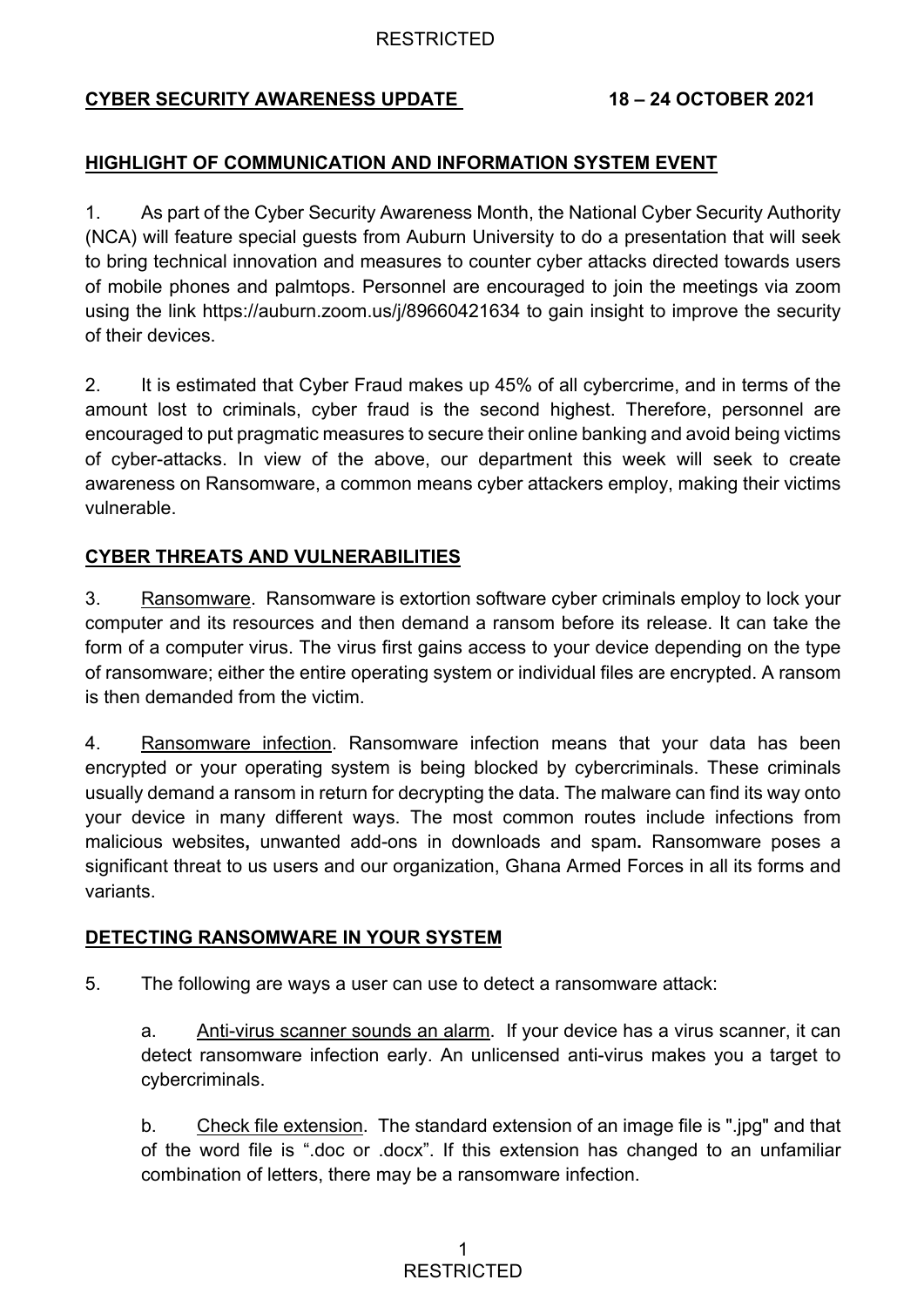# **RESTRICTED**

c. Name change. The malicious program often changes the file name when it encrypts data.

d. Dubious Network Communication. Software interacting with the cybercriminals or with the attacker's server may result in suspicious network communication. Avoid connecting your system to unknown public Wi-Fi.

f. Encrypted Files. A late sign of ransomware activity is that your files cannot be opened.

# **OPTIONS TO VICTIMS OF RANSOMWARE ATTACK**

6. Ransomware is generally divided into two types: locker ransomware and crypto ransomware. A locker ransomware virus locks the entire screen, while crypto ransomware encrypts individual files. Regardless of the type, victims usually have three options:

- a. To pay the ransom and hope the cybercriminals decrypt the data.
- b. Try to remove the malware or virus using available tools.
- c. To reset the computer or device to factory settings.

Serial 6(b) and 6(c) are to be employed by ICT specialists. Therefore personnel are encouraged to contact GHQ(DIT) for the necessary assistance. Since the cybercriminals are computer Developers, personnel are to desist from paying ransom without getting an appropriate specialist for help.

### **PROTECTION AGAINST RANSOMWARE**

7. The following are some measures to prevent your systems from becoming a potential target of ransomware attacks:

a. Never Click on Unsafe Links. Avoid clicking on links in spam messages, an unknown website or unknown WhatsApp links.

b. Avoid Disclosing Personal Information. Do not reply if you receive a call, text message, or email from an untrusted source requesting personal information. Cybercriminals planning a ransomware attack may conduct social engineering, which they then use to tailor phishing messages specifically to you.

c. Do Not Open Suspicious Email Attachments. Ransomware can also find its way to your device through email attachments. To ensure the email is trustworthy, pay close attention to the sender and check that the address is correct.

d. Never Use Unknown USB Sticks. Never connect USB sticks or other storage media to your computer if you do not know the source. Cybercriminals may have infected the storage medium and placed it in a public place to entice somebody into using it.

e. Keep Your Programs and Operating System Up to Date. Regularly updating programs and operating systems helps to protect you from malware.

#### 2 **RESTRICTED**